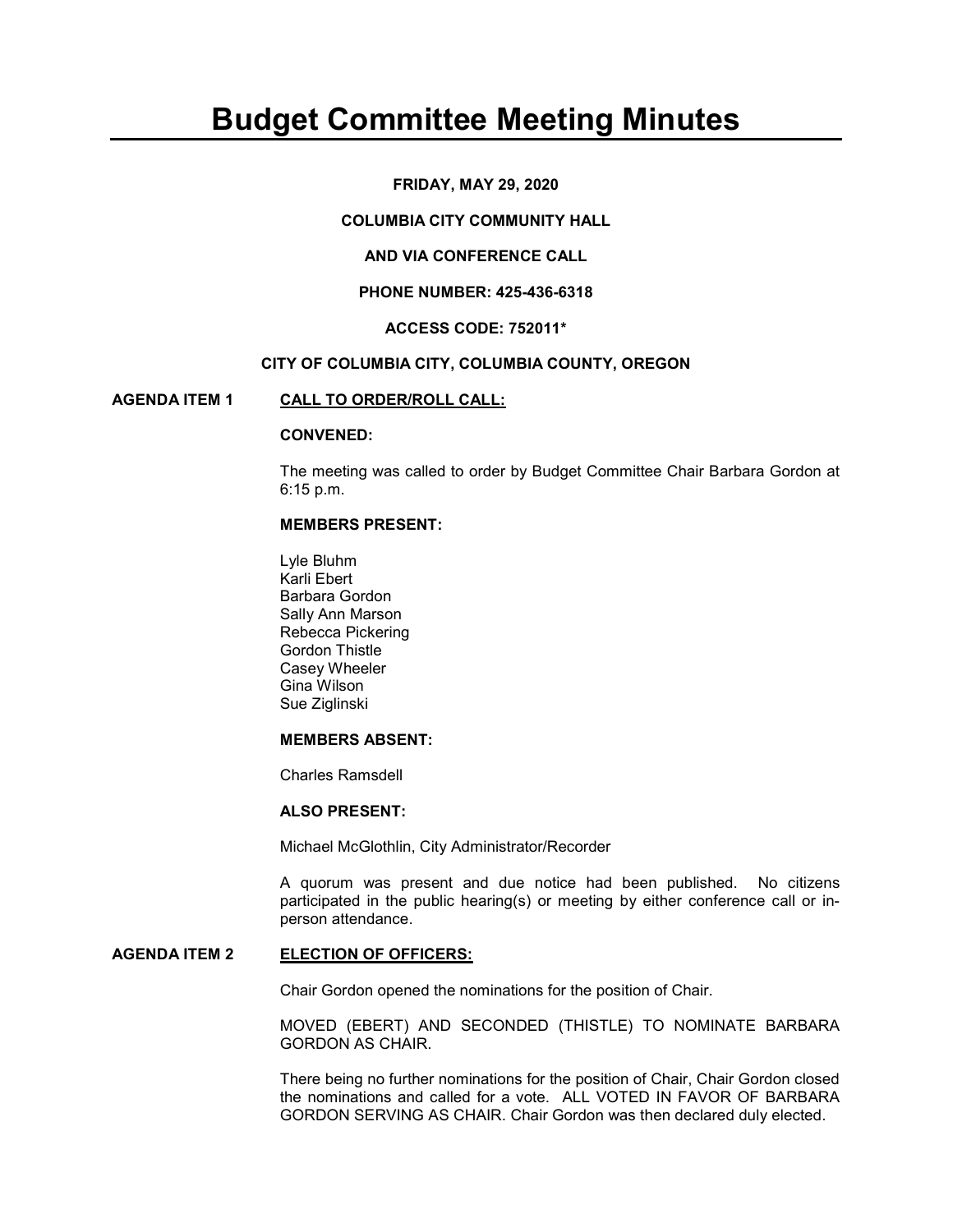Chair Gordon opened the nominations for the position of Vice-Chair.

MOVED (MARSON) AND SECONDED (PICKERING) TO NOMINATE LYLE BLUHM AS VICE-CHAIR.

There being no further nominations for the position of Vice-Chair, Chair Gordon closed the nominations and called for a vote. ALL VOTED IN FAVOR OF LYLE BLUHM SERVING AS VICE-CHAIR. Chair Gordon declared him duly elected.

Chair Gordon opened the nominations for the position of Secretary.

MOVED (MARSON) AND SECONDED (THISTLE) TO NOMINATE REBECCA PICKERING AS SECRETARY.

There being no further nominations for the position of Secretary, Chair Gordon closed the nominations and called for a vote. ALL VOTED IN FAVOR OF REBECCA PICKERING SERVING AS SECRETARY. Chair Gordon declared her duly elected.

## AGENDA ITEM 3 BUDGET MESSAGE 2020-21:

Committee Members indicated they had read the budget message, as well as reviewed the 2020-21 budget document, prior to the meeting. The City Administrator gave a brief overview of the budget message, after first thanking City Staff; the Parks, Streets, Water & Sewer, Audit and Budget Committees, as well as City Council for their work and support in preparing the proposed budget for review. He noted the unique challenges in preparing this year's budget due to the projected financial impacts of the COVID-19 Coronavirus Pandemic, which struck approximately ¾ of the way through the budget preparation process, upon revenues and the economy.

The City Administrator said that in order to accurately plan for projected losses in revenues a 15% reduction from 2018-19 revenue actuals, the most recent fiscal year with actual totals tabulated, were projected. Expenditure reductions then took place based upon 2019-20 estimates with many materials and service line items either being flat-lined or reduced, with a few increases needed across departments and funds due to critical projects that are needed to be addressed. He said that all projects solely funded by the City were moved within the Capital Improvement Plan (CIP) so that only those which were grant/loan funded remained in the proposed budget, and that both capital construction projects and interfund transfers were suspended for the upcoming year. Cost-of-livingallowances (COLA) for employees were foregone this year as an additional benefit, but policy driven step increases and longevity pay awards were able to be kept in place. The combination of revenue and expenditure reductions resulted in an approximate 17% decrease in the proposed budget, in comparison to the 2019-20 adopted budget.

In keeping with the City's Water and Sewer rate study, and to meet operational requirements and debt obligations, a 3% increase to both water and sewer rates is projected within the proposed budget. This item is scheduled for public hearing and Council review/approval at the June 18, 2020 City Council meeting. Public notice regarding these potential rate increases, and the availability of the public hearing, has been made.

The City Administrator said that personnel service levels are projected to remain similar as the current year with the revenue and expenditure reductions that have been put into place. The primary personnel goal was to avoid employee layoffs and/or furloughs if at all possible. Within the Police Department Officer Bubar's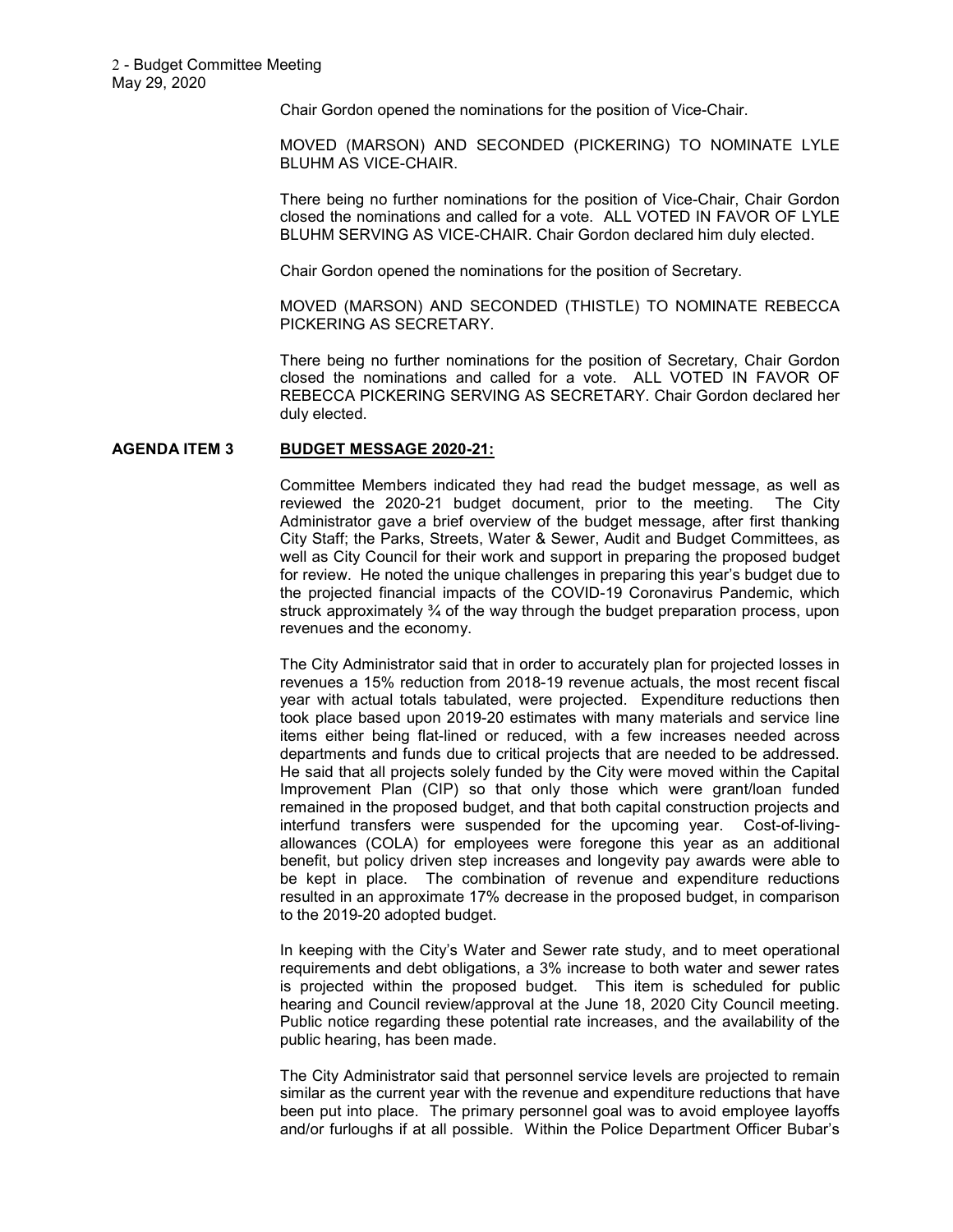position will be reviewed for filling in January of 2021, Officer Greisen's position will be filled to cover weekend shift deficiencies, and Sergeant Bartolomucci is working on plans to re-evaluate current staffing/duty schedule in order to spread coverage more equitably.

In conclusion, the City Administrator informed the Budget Committee that fund balances are in line to support three (3) months of operating expenses in line with the arrival of tax revenues to sustain City operations. Revenues within the budget are projected at \$4,271,122.00 and expenditures are estimated at \$4,256,684.00

The City Administrator extended additional thanks to the members of the Budget Committee and City Council who had provided comments, edits and clarification questions in their review of the 2020-21 proposed budget. He said that these items will be double-checked and corrected as needed prior to completion of the adopted budget document. As well, he asked that members of Council and the Budget Committee to notify him if any other edits, corrections, or questions arise after the Budget Committee meeting.

The City Administrator recommended that the Budget Committee approve the following changes to the budget:

 Page 5 of the Budget Message: Total contingency appropriations should read \$230,215.00 and unappropriated ending fund balances should read \$1,052,997.00.

## AGENDA ITEM 4 PUBLIC HEARING: To receive comments from the public on the proposed budget for fiscal year 2020-21.

Public Hearing opened.

No comments were heard from the public.

Public Hearing closed.

AGENDA ITEM 5 PUBLIC HEARING: To receive comments from the public on the proposed use of revenue sharing funds for fiscal year 2020-21.

Public Hearing opened.

No comments were heard from the public.

Public Hearing closed.

## AGENDA ITEM 6 REVIEW OF PROPOSED BUDGET FOR FISCAL YEAR 2018/19:

Members noted typographical and formatting errors for correction to the City Administrator. The City Administrator advised that these corrections would be made and posted to the adopted 2020-21 budget document. Budget Committee Vice-Chair Lyle Bluhm noted several financial table discrepancies in his review of the proposed 2020-21 budget document where yearly financial totals were not carried over correctly. The involved tables were contained on pages 34, 55, and 66 of the budget document and caused accurate financial analysis to become difficult to track. The City Administrator said that he would review the material that Vice-Chair Bluhm and noted and that he would provide corrections and an explanation as to what had occurred to the Budget Committee. Vice-Chair Bluhm also noted an increase of approximately 28% in the Police Department operating budget. The City Administrator explained that this occurred due to a